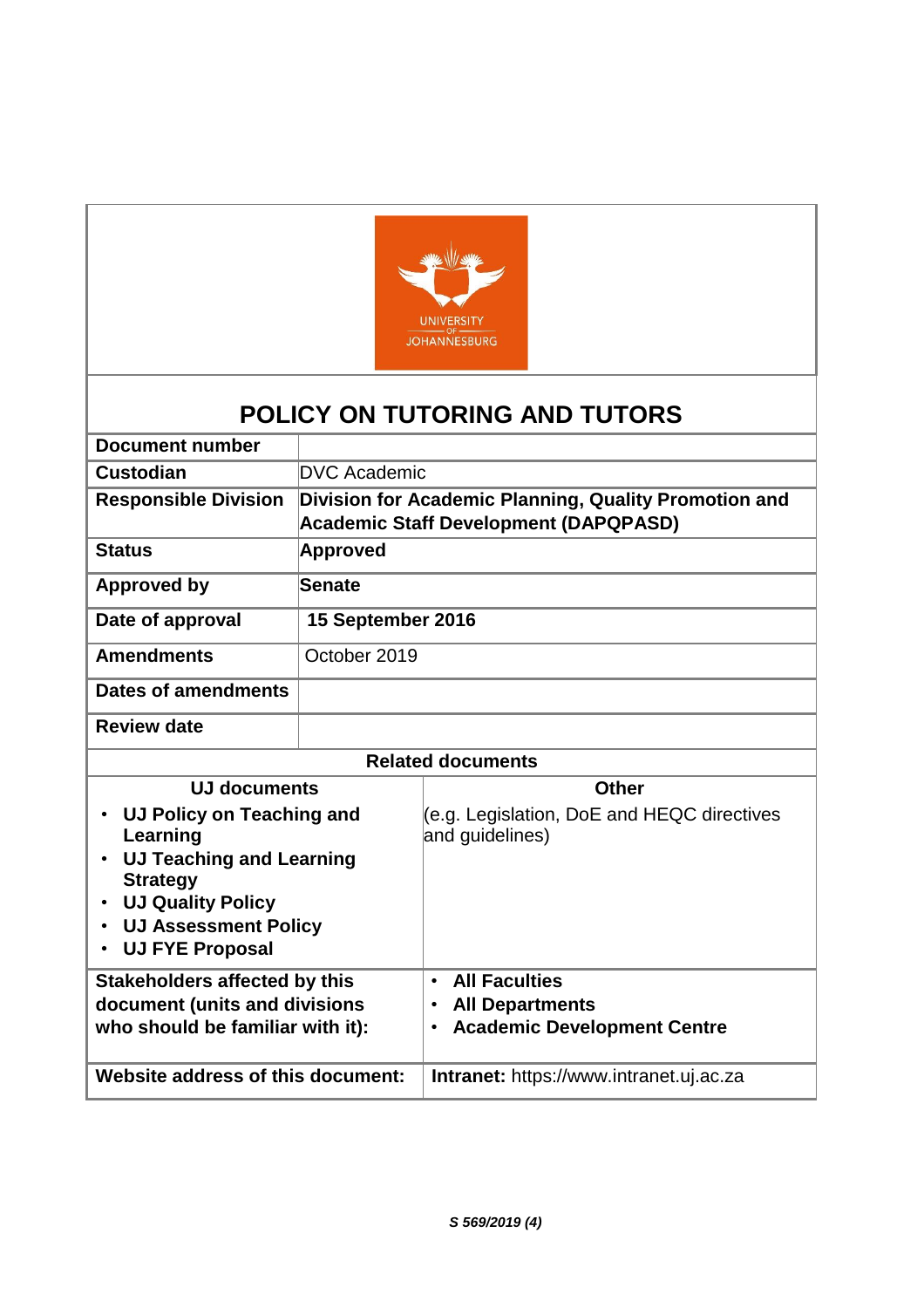| Table of Contents                                                        |  |
|--------------------------------------------------------------------------|--|
|                                                                          |  |
|                                                                          |  |
|                                                                          |  |
|                                                                          |  |
|                                                                          |  |
|                                                                          |  |
|                                                                          |  |
|                                                                          |  |
|                                                                          |  |
| Appendix D: CODE OF CONDUCT FOR TUTORS AT THE UNIVERSITY OF JOHANNESBURG |  |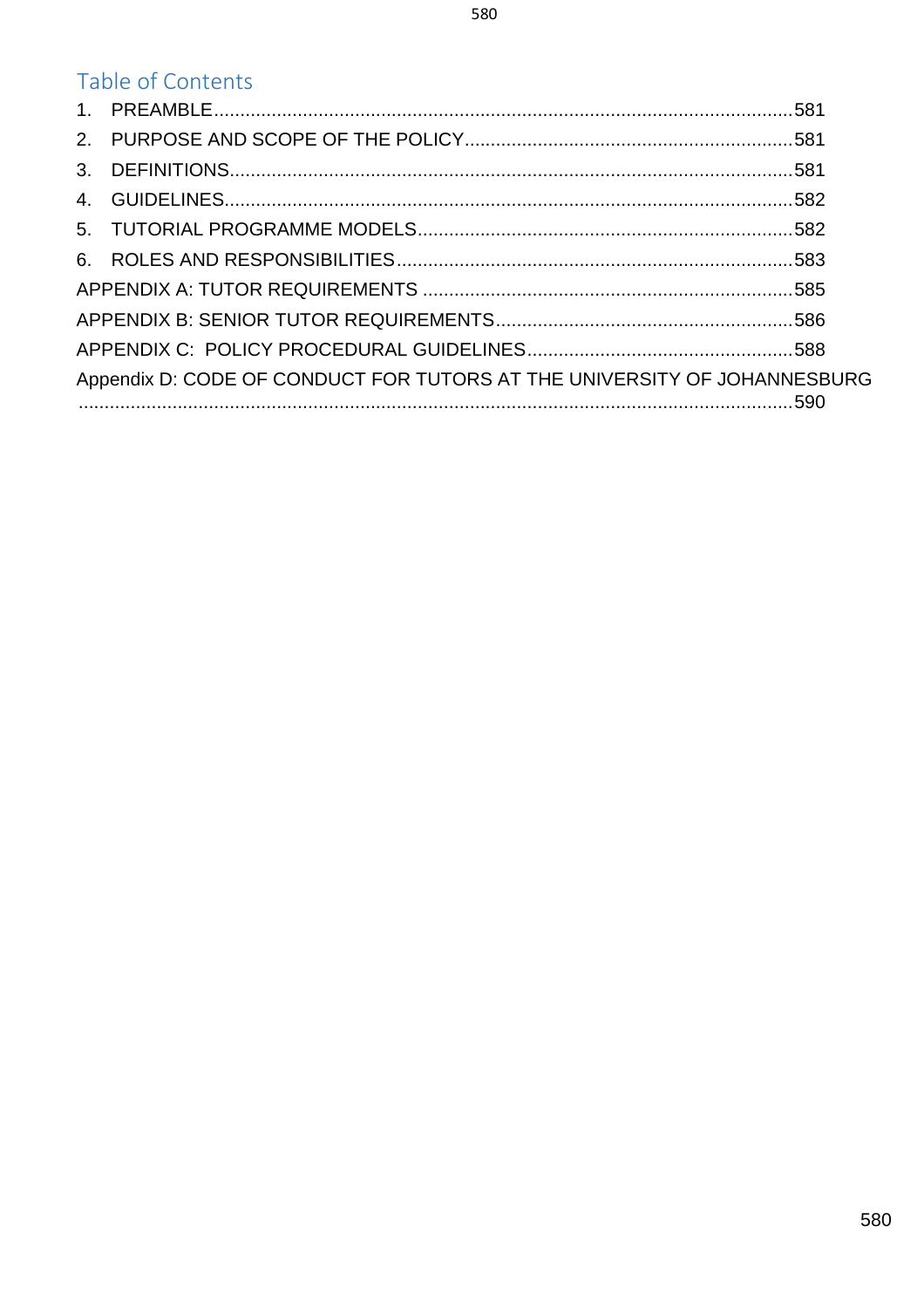### <span id="page-2-0"></span>**1. PREAMBLE**

This Policy has been developed in the context of the University of Johannesburg's (UJ) Teaching and Learning Policy and the associated Teaching and Learning Strategy, both of which represent the University's commitment to global excellence in teaching and learning.

The Teaching and Learning Strategy identified the importance of tutorials as a key means of facilitating student learning, by allowing collaborative interaction in a relatively safe learning environment, and time for reflection on and application of core academic practices and concepts within the disciplines being studied. Tutorials offer scope for the learning tasks prioritised by the 'learning to be' teaching philosophy, which contribute to transforming information into usable knowledge. They are also recognised as centrally important student-success-agents who assist the institution and its students towards undergraduate student success. By accommodating the considerable diversity in our student body, tutorials are designed to foster epistemological access for all students.

### <span id="page-2-1"></span>**2. PURPOSE AND SCOPE OF THE POLICY**

The purpose of this policy is to guide the development and implementation of tutorial programmes at UJ to ensure a coherent institutional approach.

### <span id="page-2-2"></span>**3. DEFINITIONS**

For the purposes of this Policy, unless otherwise stated, the following definitions apply:

3.1 Tutorial

A tutorial is a session of intensive tuition led by a tutor, in a group, or one-on-one in a consultation, and could occur face-to-face or be technologically mediated. Tutorials aim to promote an enabling learning environment that facilitates the development of the disciplinespecific and academic skills integral to student success.

3.2 Tutor

A tutor is usually a senior student, with a sound academic record and who is equipped with the subject and academic knowledge, skills and values to enable him/her to assist and guide students in their academic studies. A tutor is expected to possess well-developed psycho-social skills which will enable him/her to facilitate student learning. (Appendix A sets out Tutor Requirements).

3.3 Tutor Coordinator

A tutor coordinator is the staff member responsible for the management of tutors in a faculty or department. In some instances, tutor coordinators are also lecturers who are responsible for developing tutorial curricula.

3.4 Senior Tutors

Senior tutors are postgraduate or, occasionally, senior students who are selected to assist teaching staff in their lecturing duties in a variety of ways, including in the management of the tutorial programme. In this instance, they may take on the role of Tutor Coordinator which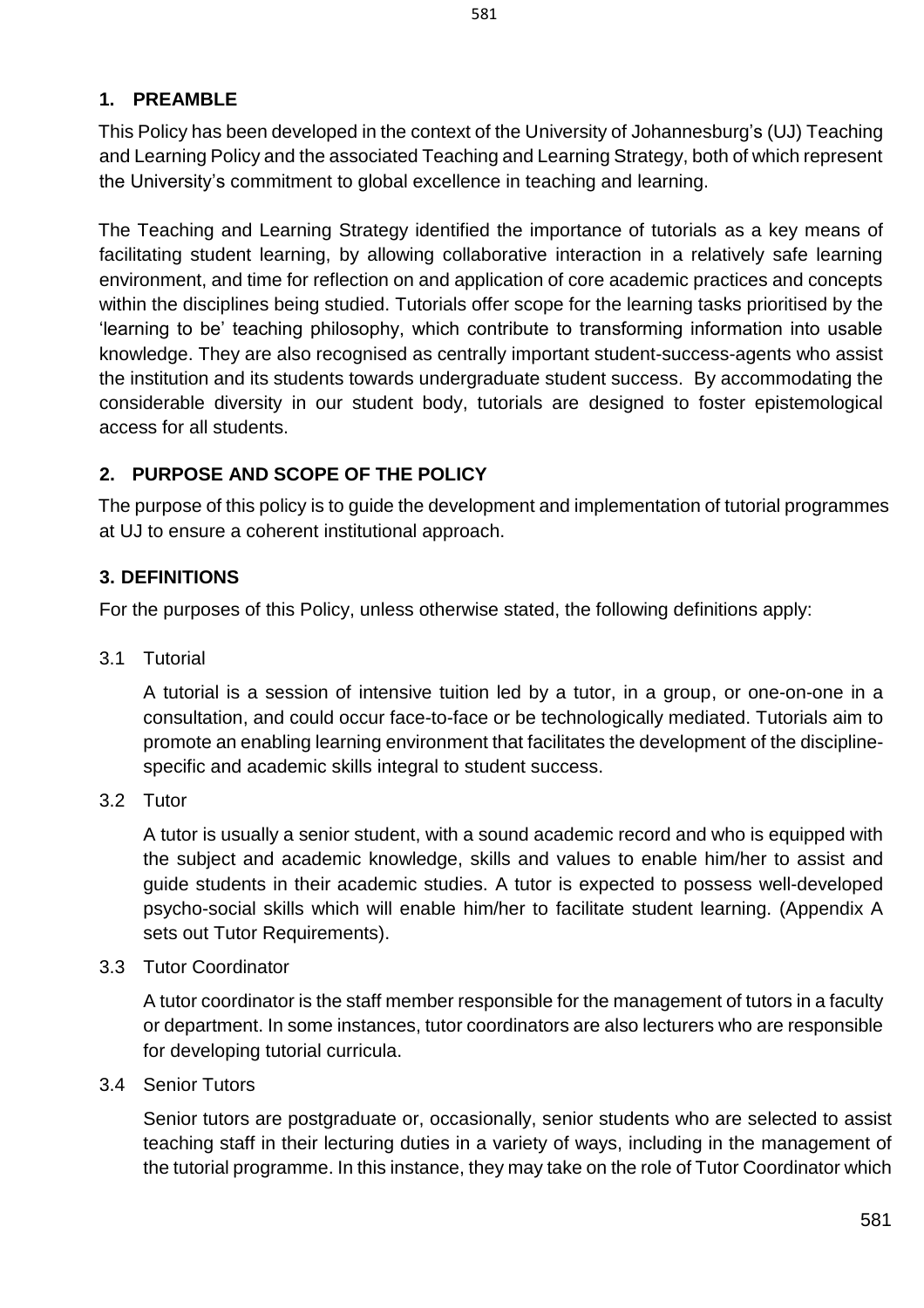entails a degree of supervision, coordination, mentoring and administration of tutors. (appendix B sets out the Senior Tutor Requirements).

### <span id="page-3-0"></span>**4. GUIDELINES**

- 4.1 In order to succeed, a tutorial system must be adequately resourced in terms of funding for the appointment of tutors, and the necessary infrastructure. The tutorial budgets allocated to faculties is ring-fenced and may be used for the payment of tutors only.
- 4.2 Responsibility for the implementation of tutoring is shared by the faculties, departments, the Division of Academic Development and Support (ADS), and the Centre for Academic Staff Development (CASD) within the DAPQPASD.
- 4.3 Teaching staff, especially those designated Tutor Coordinator in departments or faculties, are responsible for managing and developing tutors.
- 4.4 Student attendance at scheduled tutorials is compulsory (unless otherwise indicated), and consequences for non-attendance must be clearly spelled out and enforced.
- 4.5 The tutorial programme must consist of a tutorial curriculum that is integrally related to the other modes of teaching and learning used in the module.
- 4.6 Tutorials are an extension of and not a repetition of formal lectures.
- 4.7 Tutorial programmes should be designed to provide an interactive environment which enhances the academic engagement of students and facilitates collaborative learning.
- 4.8 Tutorials offer opportunities for students to understand that knowledge is a mutually constructed and interactive engagement.
- 4.9 The tutorial environment must enhance student learning by making use of a variety of innovative facilitation methods.
- 4.10 Both generic and subject-specific training for tutors are a requirement for employment as a tutor. Departments are required to ensure that tutors are trained.
- 4.11 Tutors can support the psycho-social well-being of students by referring them, where appropriate, to relevant university support services.
- 4.12 Tutors function as role models by behaving professionally always.
- 4.13 Ongoing quality assurance, which includes evaluation and feedback, is essential to maintain a high-quality tutoring programme. This is a departmental responsibility.
- 4.14 Academic progress of the tutor is a condition for reappointment.
- 4.15 Any issues of conflict of interest must be brought to the attention of the Head of Department.
- 4.16 The departments must ensure that there is a shared understanding of the UJ Code of Conduct for Tutors.

## <span id="page-3-1"></span>**5. TUTORIAL PROGRAMME MODELS**

The following models are available for the implementation of tutorial programmes within faculties:

5.1 Group Tutorial Session

The traditional tutorial, which is usually compulsory for students, takes place in a structured group. The tutorials are conceptualised as enhancing the formal lecture and/or practical to further develop discipline-specific skills, which facilitate students' understanding, clarification and application of central concepts dealt with in the larger classes.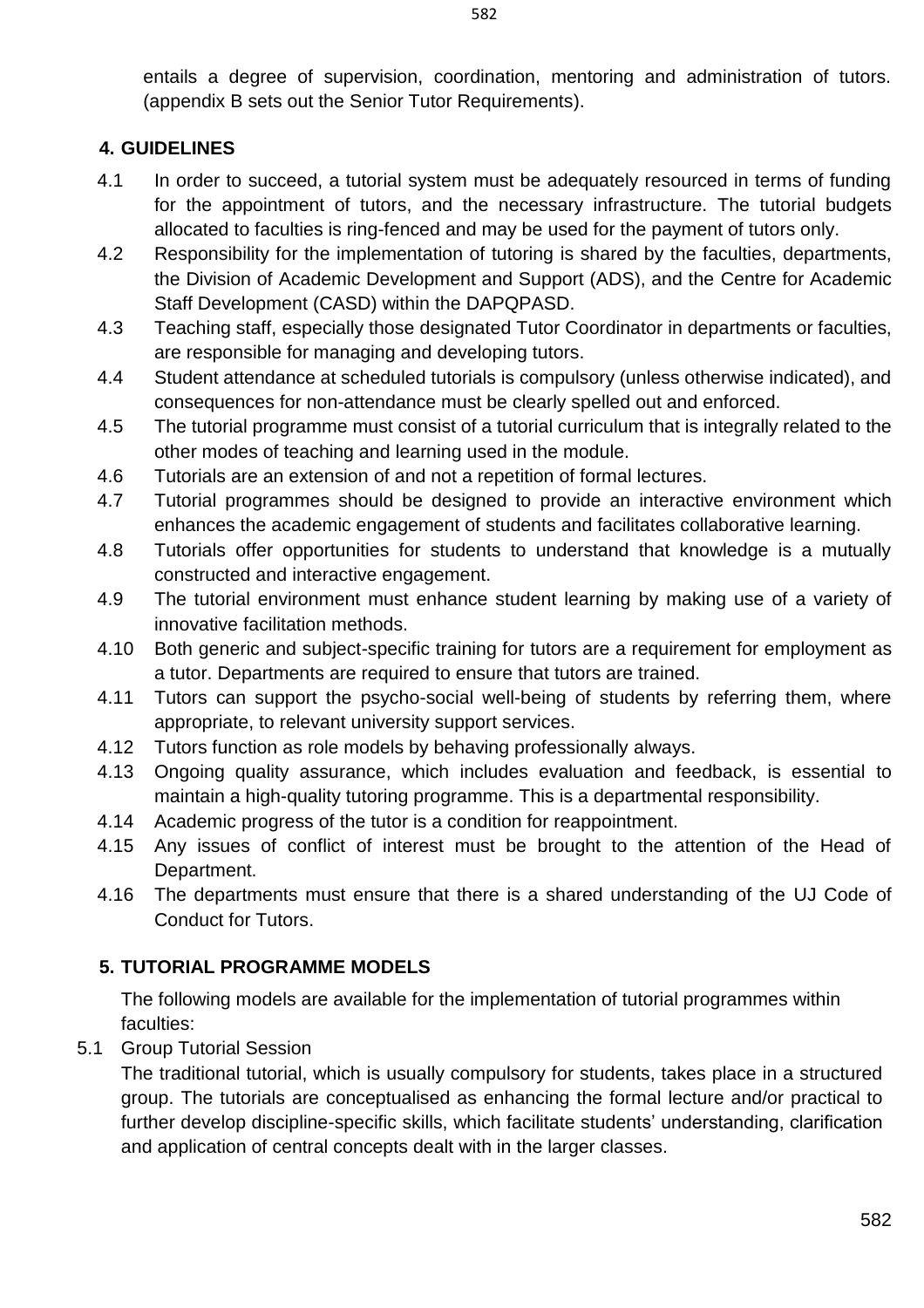Educational theory underpinning group tutorials at UJ includes collaborative learning and supplemental instruction. Collaborative Learning is characterised by students working collaboratively, under the guidance of a tutor, to complete tasks in ways that maximise peer learning. Supplemental learning is student driven and involves peer mentoring.

#### 5.2 One-on-one tutoring

Where appropriate, departments may adopt one-on-one tutoring (individual consultations) only. Individual consultations should normally be implemented as supplementary to one of the other approaches to tutoring, and as a carefully managed and monitored component of the departmental tutoring programme*.*

#### 5.3 Technologically mediated tutorials

The University's commitment to learning with technology allows for technologically mediated tutoring. Tutors draw on a variety of tools and techniques in a virtual environment to facilitate learning. Communication tools can be used to build and maintain an on-line learning community. Tutorials offer easy access, socialisation, and opportunities for collaborative teaching and learning with a view to increasing student engagement and interactions.

#### 5.4 Integrated models

Tutors may teach collaboratively with a lecturer in a class such as large classes, in a studio application or laboratory session. In this context, tutors work with either individual students and/or groups of students. Large classes may benefit from integrated models.

#### <span id="page-4-0"></span>**6. ROLES AND RESPONSIBILITIES**

#### 6.1 Lecturing staff

Departmental lecturing staff, in collaboration with the CASD, is responsible for the design development and delivery of tutorial programmes that are responsive to students' learning and discipline specific needs. This includes selecting tutors for appointment; ensuring the adequate and ongoing training of tutors, both generic and subject-specific; regular meetings with tutors prior to tutorials for feedback and guidance purposes; the provision of tutorial curricula, and the full integration of tutorials into the other modes of teaching and learning utilised in the module. Lecturers are encouraged to attend training workshops offered by the CASD aimed to equip them with tutor development methodologies and skills. The regular collaboration with the CASD should be managed through a designated faculty representative.

#### 6.2 Faculties

Faculties and departments are responsible for both the administrative and financial management of the faculty tutorial programme, including the formal employment of tutors, the appropriate use of available tutorial funding, and quality assurance. Faculty-based tutor development will address discipline-specific developmental needs.

#### 6.3 Centre for Academic Staff Development

CASD is responsible for ongoing collaboration with faculty representatives and departments for the provision of expert guidance about the continuing development and implementation of the tutorial programme. This encompasses the development of mechanisms for the support for tutors, and lecturers working in tutor programmes.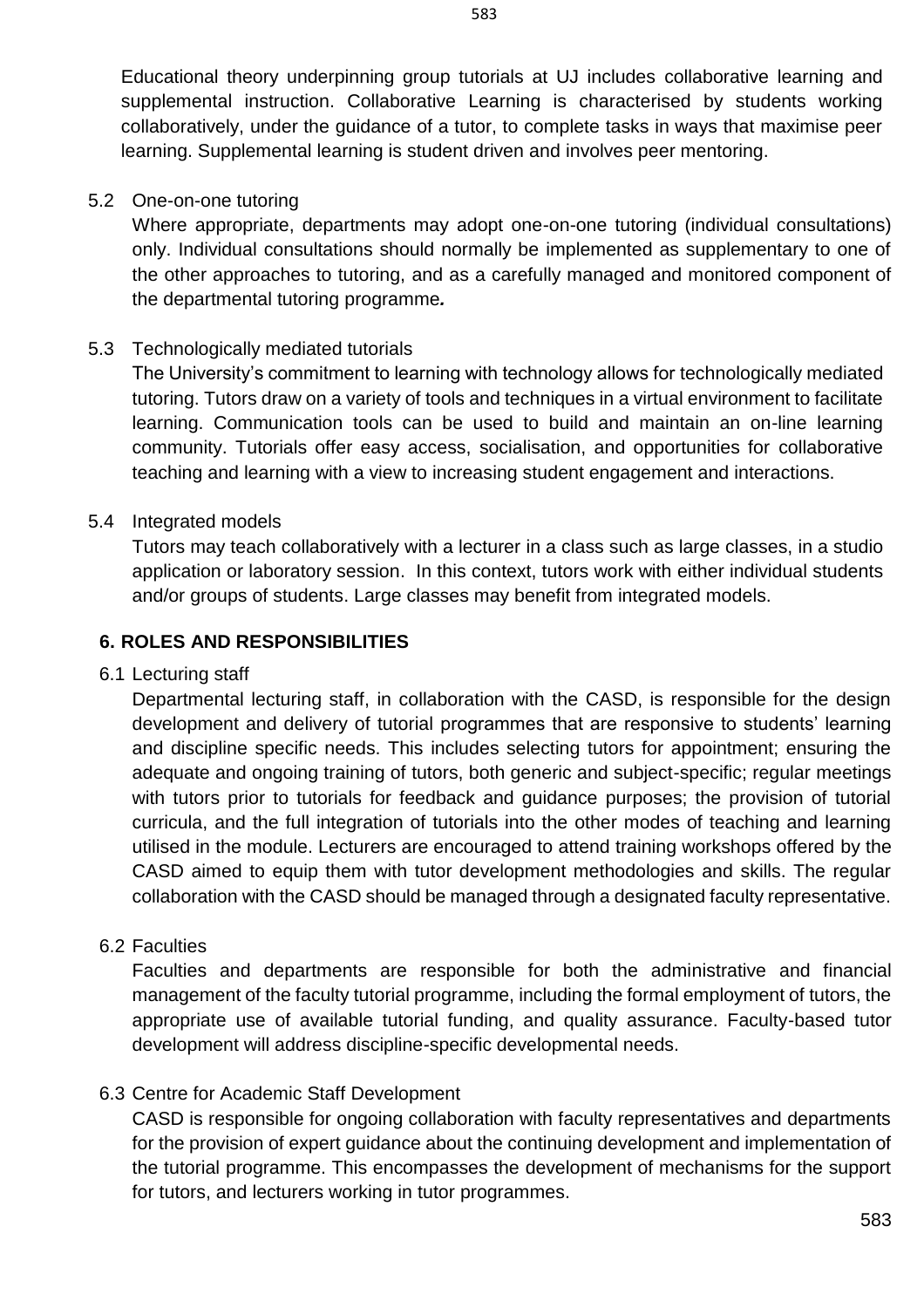ADS is responsible for facilitating increased undergraduate student success at UJ. To that effect it monitors the tutor expenditure through the Student Success Committee, and it manages additional ring-fenced tutor funding allocations at UJ (such as Strategic tutor funds). Two of the ADS Centres also play crucial roles that intersect with effective tutoring:

- The Academic Development Centre (ADC) leads the institutional Student success and the First Year Experience (FYE) initiatives in which tutoring plays a crucial role. ADC is available to provide training to tutors with regards to Learning and Literacies Development as well as providing inputs with regards to the effective use of tutors to support student success.
- The Centre for Academic technologies (CAT) provides training and support to tutors and lecturers alike to support the most effective use of educational technologies to support student development and success.

CASD will liaise with Centre for Academic Technologies (CAT) and other relevant units within the University to provide appropriate training and development as required.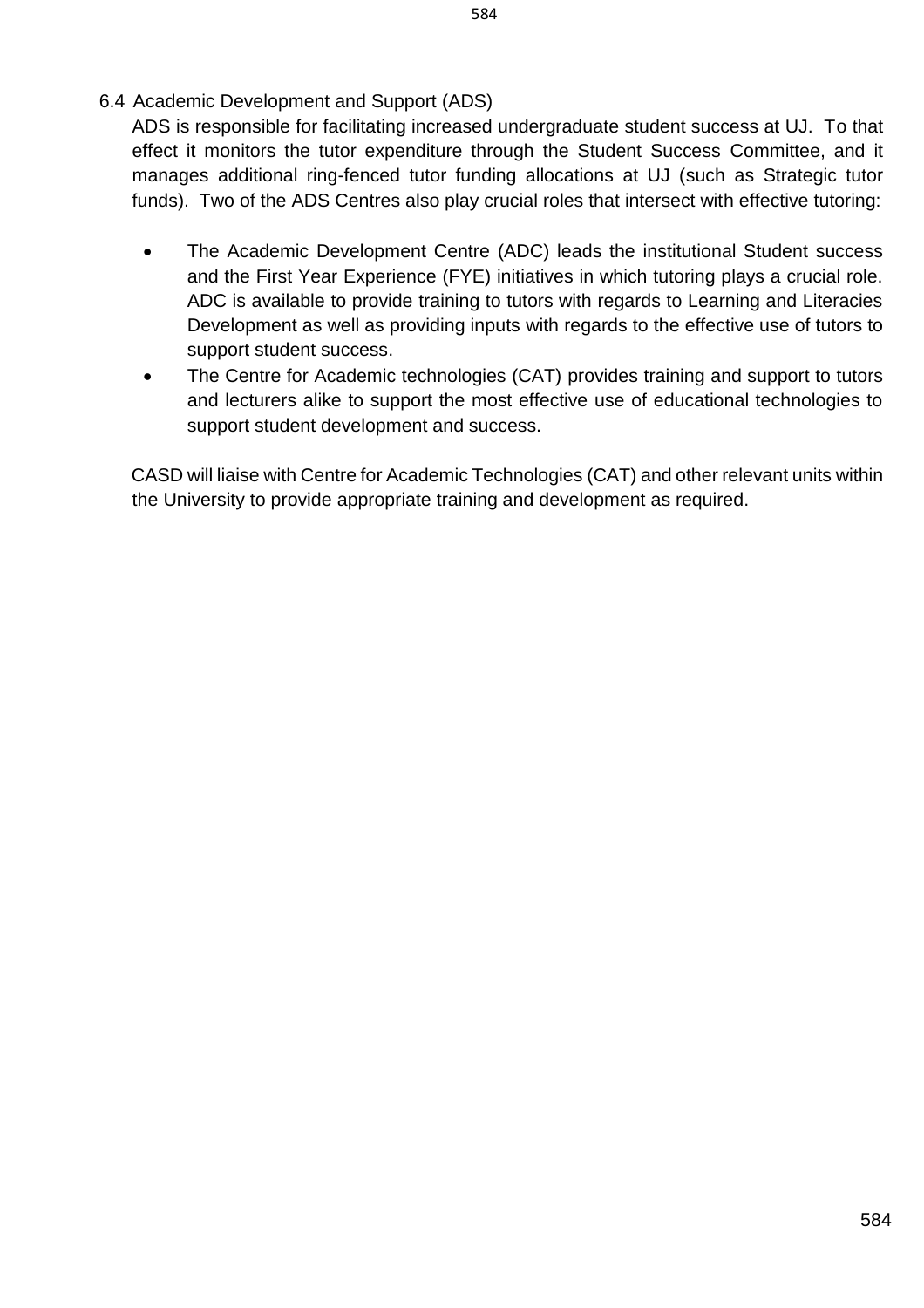# <span id="page-6-0"></span>**APPENDIX A: TUTOR REQUIREMENTS**

A tutor is defined as a senior undergraduate student or a postgraduate student who has performed well academically and is competent and equipped with knowledge, skills and values that will enable him/her to assist and guide students in their academic studies. It is the Department's responsibility to provide intensive support to all tutors.

#### **Criteria for appointment:**

- A senior undergraduate student, or a postgraduate student.
- A comprehensive understanding of the subject and discipline to be tutored.
- Understanding of students' learning needs.
- Good administrative and organisational skills/time management.
- Good presentation skills.
- Good academic record.
- Good communication and interpersonal skills.

#### **Functions and duties of tutors:**

- Subject-specific support, teaching and learning support, and student academic development.
- Adherence to departmental rules and expectations.
- Attendance of all meetings and orientation and training sessions as scheduled for tutors by both the CASD and the relevant academic department.
- Record keeping of students who attend tutorials.
- Marketing of tutorial and academic/psycho-social UJ support services.
- Reporting to the CASD for programme monitoring purposes.
- Individual consultations with students.
- Compulsory or voluntary group sessions.
- Administrative tasks regarding the process of tutoring.
- Liaising with the course coordinator/lecturer responsible regarding the course framework and content.
- Marking assignments and tests with departmental support and assessment criteria. Marking should only take up a small percentage of tutor duties. However, all assessments must be moderated by the lecturer concerned.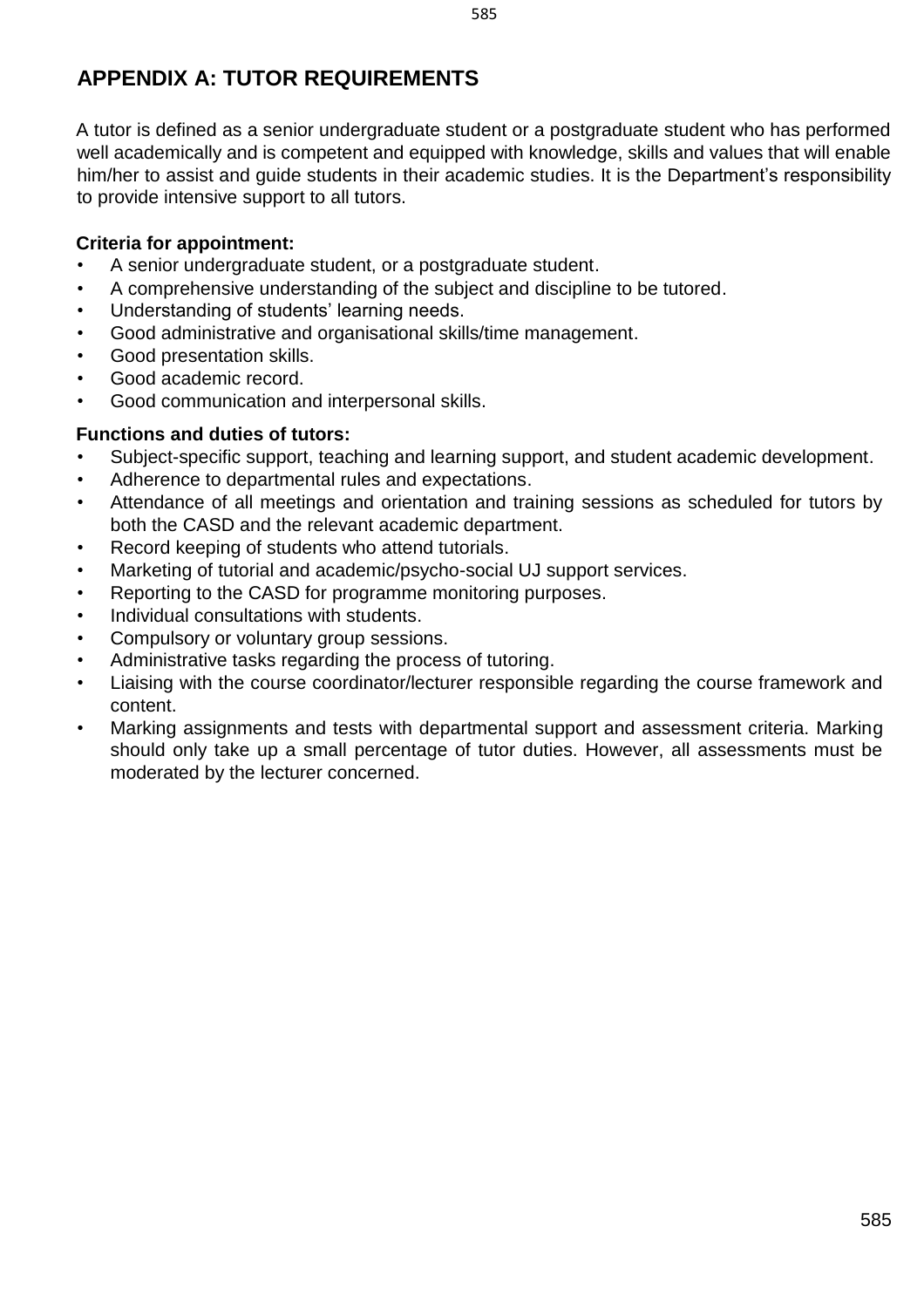# <span id="page-7-0"></span>**APPENDIX B: SENIOR TUTOR REQUIREMENTS**

'Senior Tutor' is a broad category, in terms of criteria for appointment and responsibilities, because of the different needs and availability of senior students in the faculties. As the name implies, a Senior Tutor is senior in terms of qualifications, or responsibilities, or both. In some faculties, as a result of the high number of M and D candidates, a Senior Tutor will be registered for an M or D degree, while in other faculties, a Senior Tutor will be an Honours student or equivalent. In terms of duties, it is expected that all Senior Tutors will conduct tutorials, while they may carry additional support roles. In large departments, with relatively high numbers of tutors, the role of the Senior Tutor will involve a degree of supervision, coordination, mentoring and administration of tutors.

#### **Criteria for appointment:**

- Prior experience as a tutor is required.
- A high standard of academic performance.
- Understanding of students' learning needs.
- Good administrative and organisational skills/time management.
- Willingness to take on extra responsibility.
- Good communication and interpersonal skills.
- Good leadership qualities/ability to develop peers.

#### **Functions and duties of Senior Tutors**

- Assisting with assessment (under supervision of a lecturer).
- Organising and delivering revision classes with smaller groups of students.
- Managing student evaluation of teaching.
- Participating in module tutorial programmes (tutoring, and mentoring and advising tutors)
- Assisting with identification of underperforming first-year students, and in developing necessary interventions.
- Compiling a list of tutors with contact numbers and emails that must be kept up to date.
- Ensuring that tutorial venues are booked and allocated.
- Ensuring that tutors have submitted the relevant forms for payment.
- Monitoring students via checking tutors' attendance registers weekly.
- Ensuring that all tutors have the relevant tutorial material (developed by lecturers).
- Informing tutors of all relevant meetings.
- Attending all relevant meetings.
- Informing tutors of all deadlines, for example, marking or handing in of reports
- Informing tutors of all departmental events.
- Ensuring tutors are present in class
- Ensuring that absent tutors' classes are covered
- Making classroom visits to ensure that classes are running smoothly and to ensure developmental tutor support.
- Liaising with and reporting to the lecturer on a weekly basis.
- Liaising with and reporting to the CASD in terms of training and check-in.
- Ensuring that the reports are given timeously to CASD.

#### **Academics may assign support tasks to Senior Tutors, such as:**

- Meeting with tutors on a weekly basis
- Teaming more experienced tutors with new tutors to help mentor them by attending their tutorials.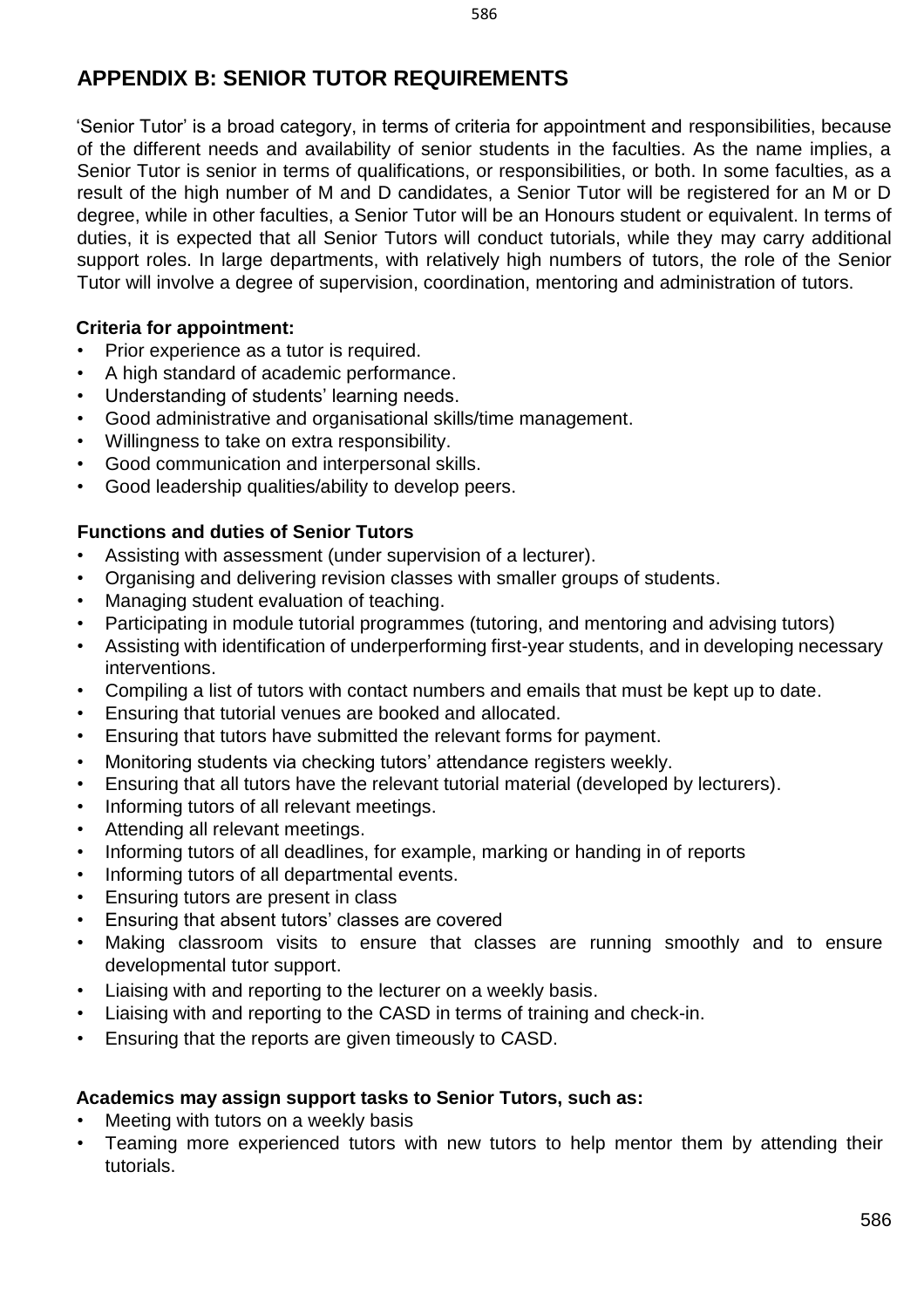587

- Ensuring that tutors carry out evaluations of their tutoring and assisting them with questions/queries.
- Ensuring that tutors write reflection reports each term.
- Reading through the reports to be aware of any challenges.
- Discussing any tutoring challenges or problems with the lecturer and/or the CASD.
- Ensuring that all tutors appointed during the year are trained.
- Ensuring that all tutors attend Tutor Check-in sessions.
- Being aware of all the support and documentation offered by the CASD.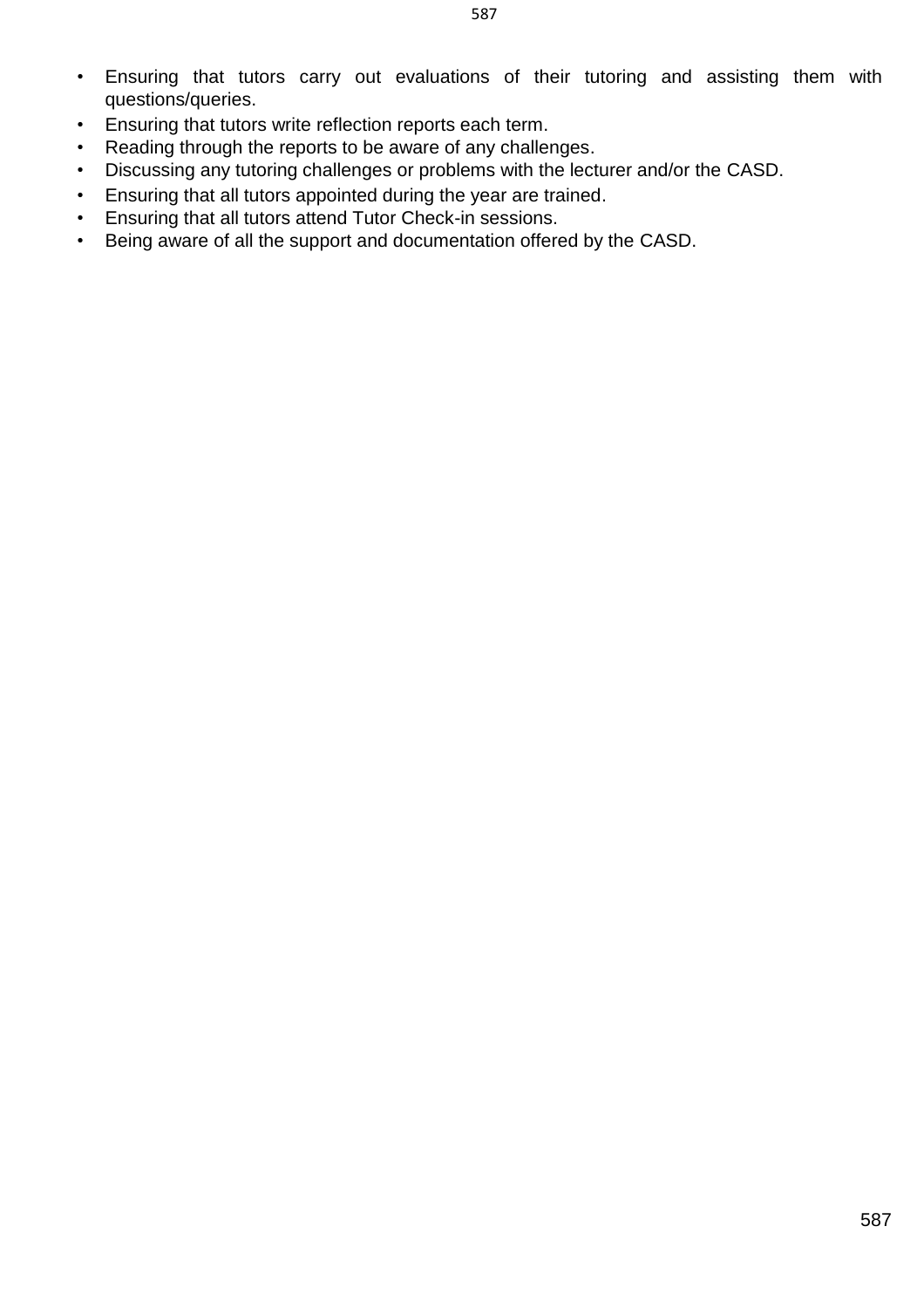- <span id="page-9-0"></span>1. It is the dean's responsibility to include provision for faculty tutor funding in his/her budget application. This provision should be derived from and supported by a detailed outline of the proposed faculty programme, which indicates how tutorials will interface with other modes of teaching and learning offered in the faculty.
- 2. Given that tutor budgets are likely to remain constrained, faculties will need to prioritise their use of tutors, to ensure that priority modules and extended programme tutorials are accommodated.
- 3. Tutorials are compulsory, and this must be monitored via attendance schedules; there must be incentives and penalties attached to tutorial attendance. Incentives may include assistance with assignments; short assignments or tests written during tutorials and which contribute to the semester mark. Penalties include possible exclusion from final assessment opportunities if students do not comply with the Academic Regulations (AR), which specify at least 75% attendance at tutorial sessions.
- 4. Collaboration between departments and the CASD is compulsory for the implementation of effective tutorial programmes.
- 5. *A framework for the effective implementation of tutoring at UJ*, is available from the CASD
- 6. Tutor appointments should, where possible, be finalised by the end of term in the preceding year, so that training can commence before the start of lectures. Only senior students (third year upwards) who have demonstrated adequate success in their studies and who have good interpersonal skills should be selected as tutors. (Exceptions to this must be approved by the DVC: Academic or his/her representative.) Applications should be supported by a CV, including a certified transcript of their results to date. It is advisable that tutors undergo an interview process. The CASD can assist with this process.
- 7. Tutor appointments per Department must reflect the diversity of our student body.
- 8. In addition to time spent in the classroom, tutor appointments should include at least one hour per week for preparation/meeting time.
- 9. It is recommended that tutors attend lectures. Tutors must be informed of typical problems in classes; they can help with discipline in large classes and get to know students (and vice versa) better.
- 10. Full-time staff should be allocated to supervise the tutorial programme to ensure adequate and regular preparation of tutors.
- 11. Tutors must be paid at the specified UJ rates.
- 12. Appointment processes must comply with the due dates specified by HR. Late payment of tutors, due to late submission, is not acceptable.
- 13. On appointment, tutors should sign both the UJ *Code of Conduct for Tutors* available from the CASD and a terms of service agreement/work description with departments, to ensure that tutor responsibilities are clear and adhered to. The terms of service should also specify procedures should a tutor wish to resign.
- 14. If a tutor is not performing adequately, s/he should be given first a verbal and then a written warning, in each case explaining the reasons for unsatisfactory performance. If there is no improvement, a letter of dismissal must be sent to the tutor and to HR. A detailed explanation of the circumstances should be forwarded to both the HOD and the Dean.
- 15. All staff working with tutors must be aware of the terms of service agreement. Tutors are not to perform the function of a student assistant.
- 16. The generic tutor training offered by the CASD is compulsory for all appointed tutors, as are the subsequent feedback sessions organised by the CASD. Faculties and departments must supplement this with subject-specific training, as appropriate.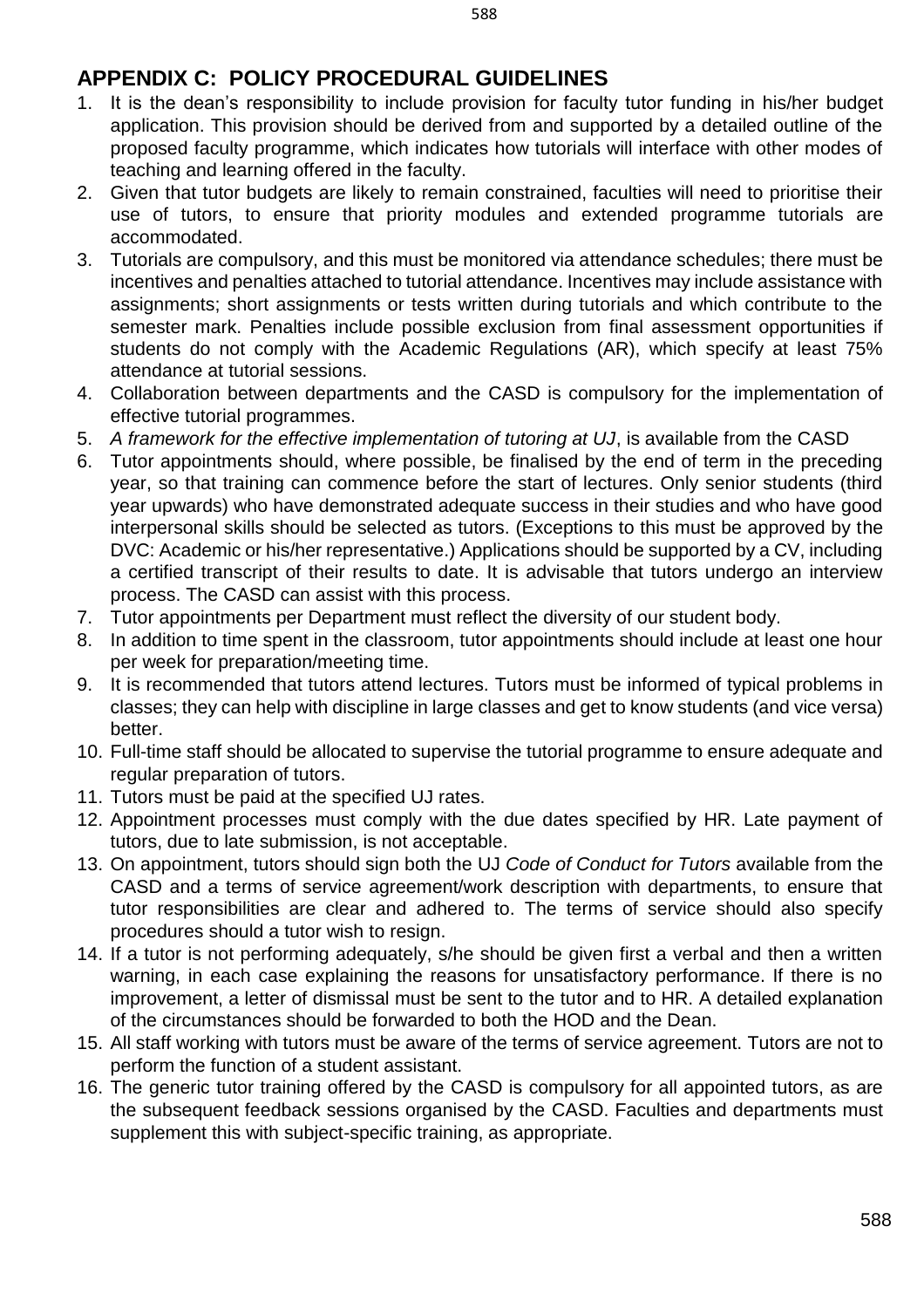- 17. Departments must monitor and ensure that tutors attend all CASD required sessions. The ADC and CASD offer specialised academic language and literacies training. Departments who require this training should contact the CASD.
- 18. Assistance with marking should not be the main function of tutors. However, tutors who are required to assist with marking must be fully briefed and properly supervised, and their marking thoroughly moderated. Such marking should be undertaken on a group basis, with a staff member present to deal immediately with queries. This also allows for comparative marking and standard-setting. Faculties should decide on acceptable time-rates for marking (e.g. X scripts per hour), with payment at UJ hourly rates.
- 19. Teaching staff must meet regularly with tutors (as required by the tutorial schedule), to ensure that tutors remain cognisant of the progress of the module and able to integrate tutorials.
- 20. A proper monitoring system must be in place, to ensure that tutors undertake the tutorials specified, to the requisite standard. If, for any reason, tutors are unable to conduct a tutorial or attend a scheduled meeting, they are required to give prior notification.
- 21. Tutorials should be included in the student evaluation of teaching.
- 22. Tutors evaluate departmental arrangements for tutoring for improvement purposes.
- 23. CASD offers workshops for academic staff on developing effective tutorial programmes.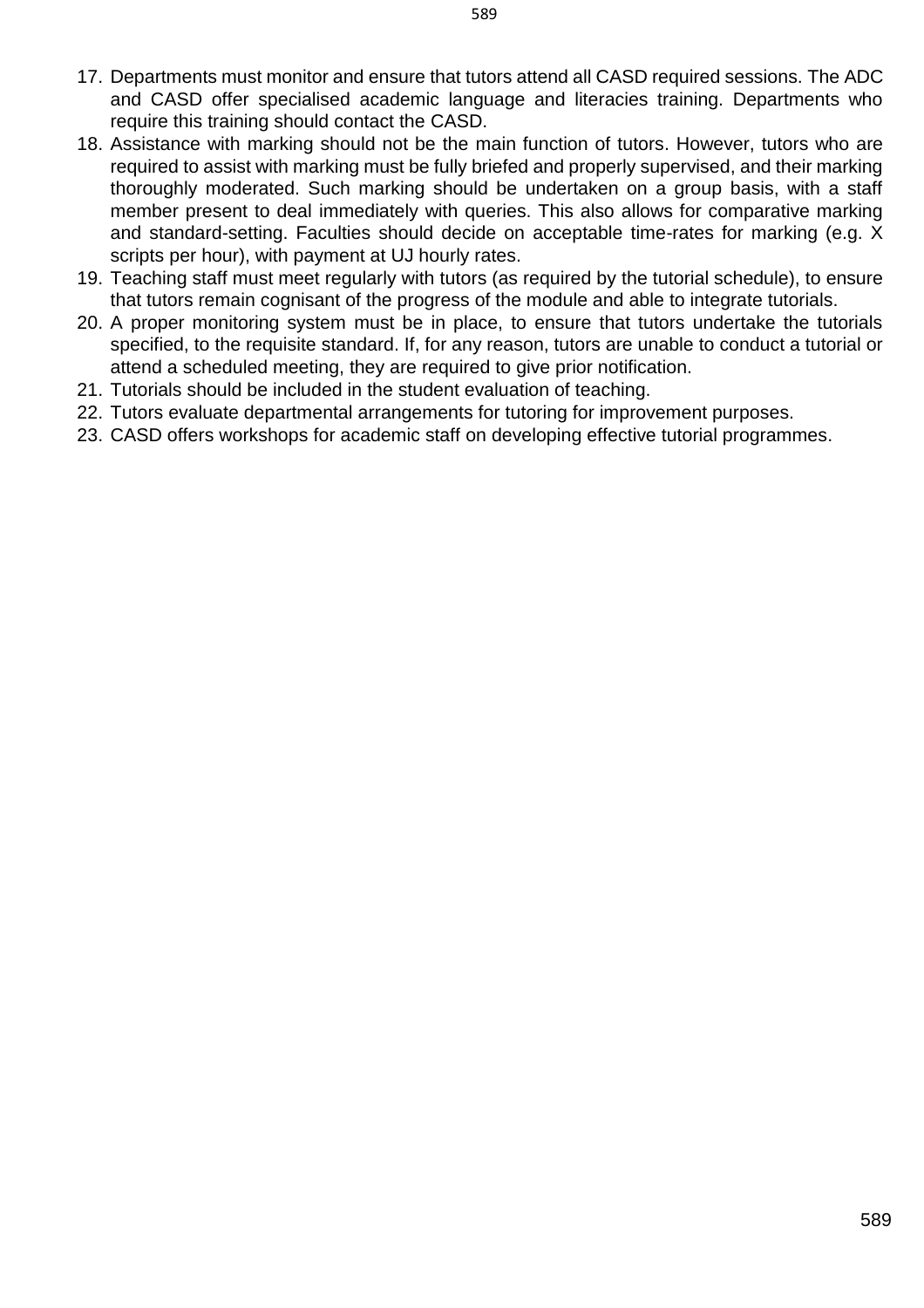# <span id="page-11-0"></span>**APPENDIX D: CODE OF CONDUCT FOR TUTORS AT THE UNIVERSITY OF JOHANNESBURG**

The Code of Conduct for Tutors is directed towards encouraging professionalism in tutor behaviour and attitude by establishing and maintaining effective tutor practice. The following regulations must be adhered to in order to ensure successful tutorial management.

#### **Tutors should:**

- Offer subject-specific support and development.
- Understand the model of tutoring utilized by their department.
- Attend all compulsory training and check-in sessions as scheduled for tutors by the Centre for Academic Staff Development (CASD).
- Submit one tutor report to the CASD at the May check-in session.
- Attend all meetings and / or events as scheduled by tutors by their department.
- Ensure that tutorial times are clear and that consultation times (if applicable) are scheduled when students can access these.
- Prepare thoroughly for each tutorial. This involves having a thorough understanding of the work as well as planning the way the tutorial will be conducted.
- Identify students who need support and refer them to the department or the appropriate UJ support services such as The Library / The Writing Centre / PSYCAD / The Health Clinic.
- Monitor student attendance thoroughly in consultation with the department.
- Be sensitive to the diverse nature of the student body with emphasis on language, culture, gender, nationality and religion. Value the opinions of students.
- Facilitate learning and guide students through the process of knowledge construction in the discipline by creating a positive learning environment. Encourage student participation in tutorials.
- Support and develop students into self-directed and motivated learners by instilling confidence and being enthusiastic about the tutored subject.
- Be empathic in encounters with students with awareness of varying learning abilities. Be patient with students.
- Strive to establish an environment of safety and trust in the tutorials with professional tutorial management.
- Not miss a tutorial without making prior arrangements.
- Make use of the full tutorial period. Extra time can be utilized for revision purposes or dealing with student problems.
- Have knowledge of the assessment criteria and lecturer support, if required to mark.
- Work the number of hours as per their appointment.